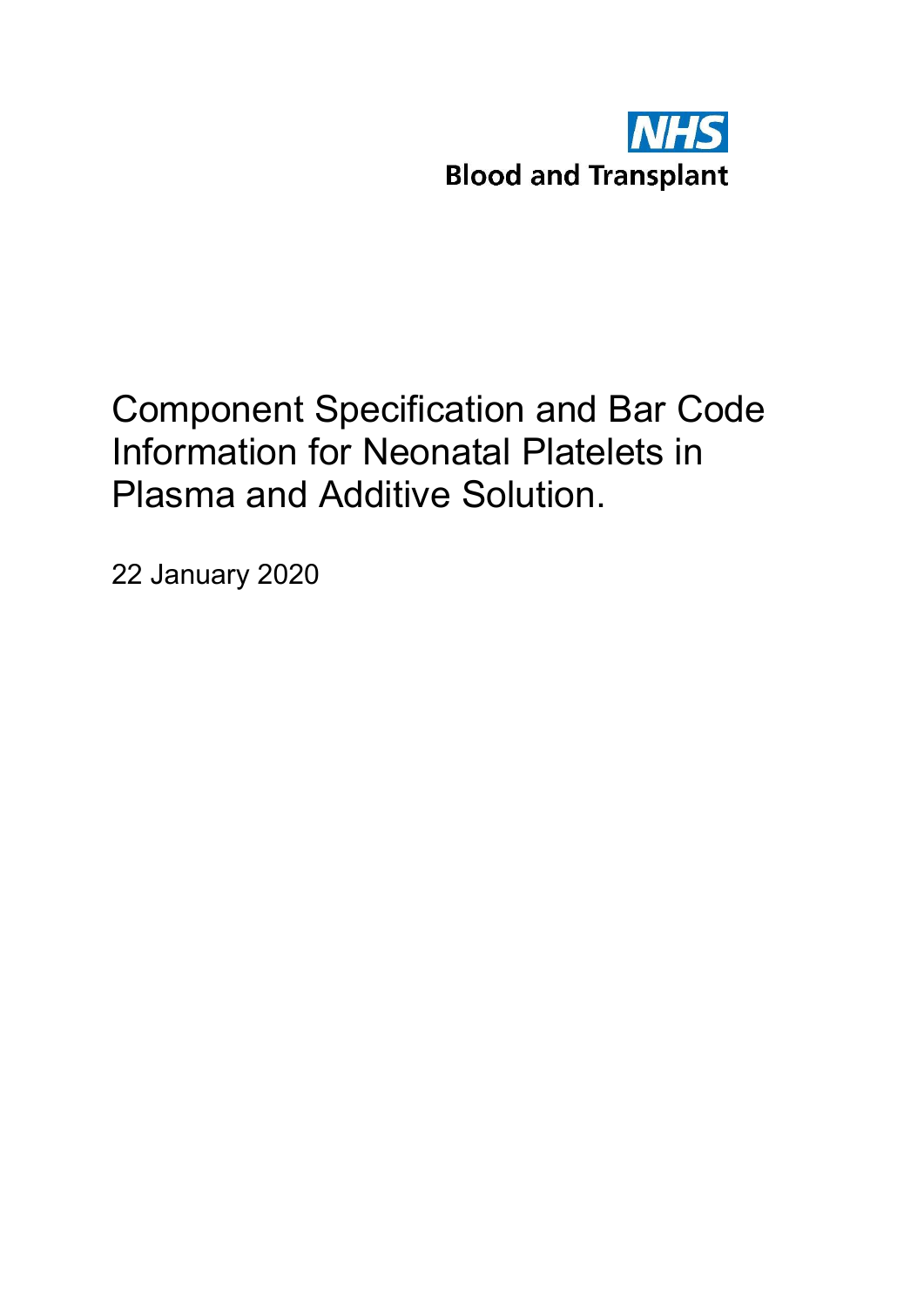## $\textsf{\small \textsf{Component name}} \quad | \textsf{\small \textsf{Platches}} \textsf{\small in} \textsf{\small \textsf{Plasma}} \textsf{\small and} \textsf{\small \textsf{Additive} } \textsf{\small \textsf{Solution}}, \textsf{\small \textsf{LD}}$ For Neonatal Use

## Red Book reference | New Component

| Parameter                               | <b>NHSBT</b> | NHSBT/UK      | Note                         |
|-----------------------------------------|--------------|---------------|------------------------------|
|                                         | mean         | Specification |                              |
| Volume (mL)                             | N/A          | $43 - 120$    | Within locally defined range |
| Haemoglobin (g/unit)                    | N/A          | N/A           |                              |
| Haematocrit (L/L)                       | N/A          | N/A           |                              |
| WBC count (x10 <sup>6</sup> /unit)      | N/A          | < 1           |                              |
| Granulocytes (x $10^9$ /unit)           | N/A          | N/A           |                              |
| Platelet conc (x10 <sup>9</sup> /L)     | N/A          | N/A           |                              |
| Platelet yield (x10 <sup>9</sup> /unit) | N/A          | >40           |                              |
| Factor VIIIc (IU/mL)                    | N/A          | N/A           |                              |
| Factor VIIIc (IU/unit)                  | N/A          | N/A           |                              |
| Fibrinogen (mg/unit)                    | N/A          | N/A           |                              |
| Supernatant Hb (g/unit)                 | N/A          | N/A           |                              |
| pH at expiry                            | N/A          | >6.4          |                              |

| Anticoagulant(s)                  | <b>ACD</b>                 |                                                                                                                                                                  |                |            |  |
|-----------------------------------|----------------------------|------------------------------------------------------------------------------------------------------------------------------------------------------------------|----------------|------------|--|
| Suspension medium                 |                            | Plasma and 20% additive solution (SSP+)                                                                                                                          |                |            |  |
| Shelf Life                        | 7 days                     |                                                                                                                                                                  |                |            |  |
| Availability                      |                            | Arr (or Orr) HT neg available as stock. Other groups are available, please see appendix<br>7 'Availability of Non-Stock and Special Components'.                 |                |            |  |
| Storage                           |                            | $22^{\circ}$ C ± 2°C with agitation                                                                                                                              |                |            |  |
| Transport                         | $22^{\circ}C + 2^{\circ}C$ |                                                                                                                                                                  |                |            |  |
| CMV status<br>Negative            |                            |                                                                                                                                                                  |                |            |  |
| Red cell phenotype                | N/A                        |                                                                                                                                                                  |                |            |  |
| Additional testing<br>requirement |                            | The component should be free from clinically significant irregular blood group<br>antibodies including high titre anti-A and anti-B. Bacteriologically screened. |                |            |  |
| Donor Specification               | donations.                 | Previous donation within the last two years. Ideally male donor. From apheresis                                                                                  |                |            |  |
| Additional notes                  |                            |                                                                                                                                                                  |                |            |  |
| <b>NHSBT Pulse</b>                | <b>Start Code</b>          | Barcode No.                                                                                                                                                      | Stop Code      | Additional |  |
| Code                              |                            |                                                                                                                                                                  |                |            |  |
| 0S11                              | a0                         | 30031                                                                                                                                                            | 3b             | Pack 1     |  |
| 0S12                              | a0                         | 30032                                                                                                                                                            | 3b             | Pack 2     |  |
| 0S13                              | a0                         | 30033                                                                                                                                                            | 3b             | Pack 3     |  |
| 0S14                              | a0                         | 30034                                                                                                                                                            | 3 <sub>b</sub> | Pack 4     |  |
| 0S15                              | a0                         | 30035                                                                                                                                                            | 3b             | Pack 5     |  |
| 0S16                              | a0                         | 30036                                                                                                                                                            | 3b             | Pack 6     |  |
| 0S17                              | a0                         | 30037                                                                                                                                                            | 3b             | Pack 7     |  |
| 0S18                              | a0                         |                                                                                                                                                                  | 3b             | Pack 8     |  |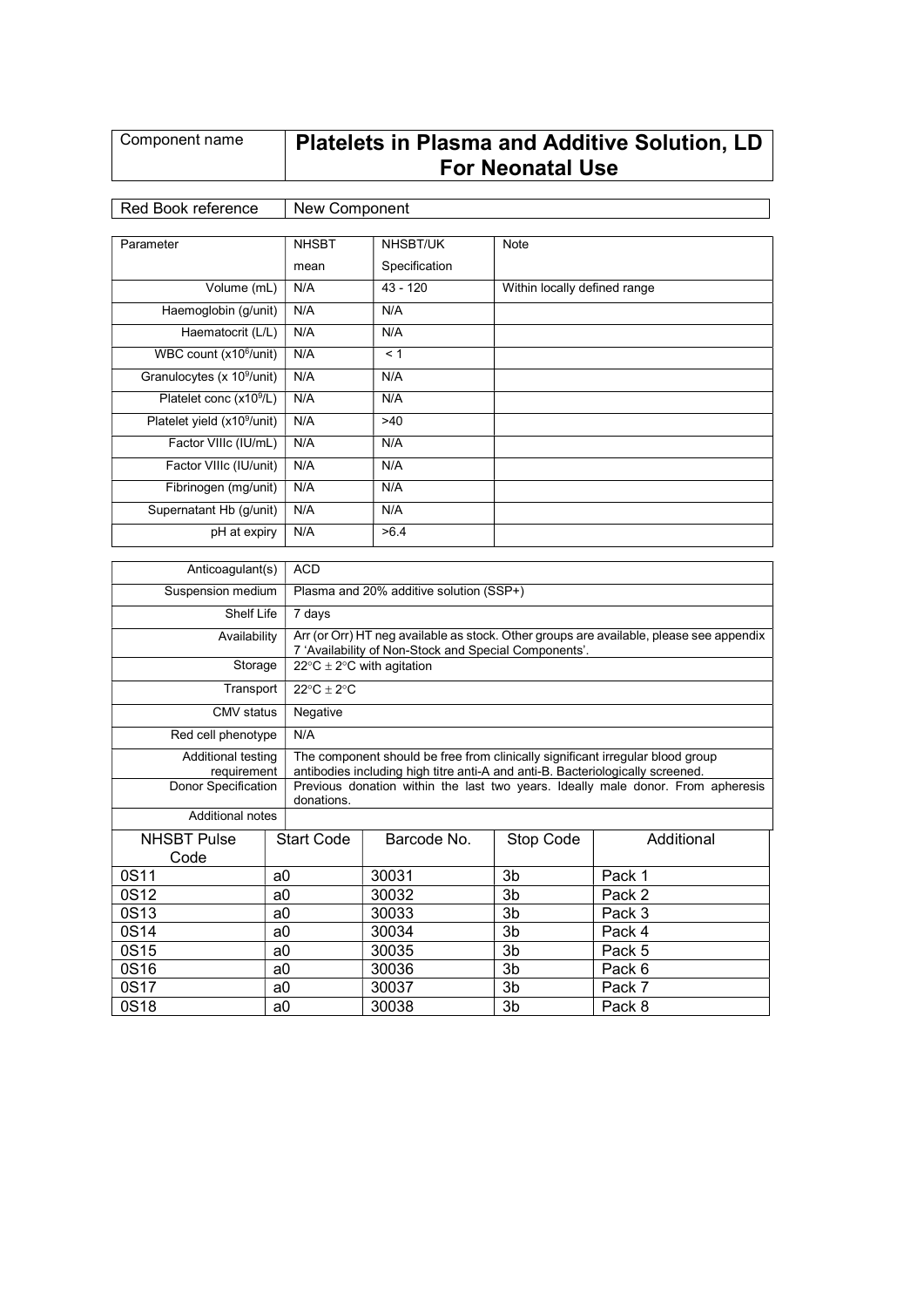## Platelets in Plasma and Additive Solution, LD Irradiated, For Neonatal Use

Component name

Red Book reference | New Component Parameter NHSBT mean NHSBT/UK Specification Note Volume (mL) N/A 43 - 120 Within locally defined range Haemoglobin (g/unit) N/A N/A Haematocrit (L/L) N/A N/A WBC count  $(x10^6$ /unit)  $\vert$  N/A  $\vert$  < 1 Granulocytes (x 10<sup>9</sup>/unit) N/A N/A Platelet conc (x10<sup>9</sup>/L)  $N/A$   $N/A$ Platelet yield  $(x10^9$ /unit)  $\vert$  N/A  $\vert$  >40 Factor VIIIc (IU/mL) N/A N/A Factor VIIIc (IU/unit) N/A N/A Fibrinogen (mg/unit) N/A N/A Supernatant Hb (g/unit) N/A N/A pH at expiry N/A >6.4

| Anticoagulant(s)                  | <b>ACD</b>                   |                                                                                                                                                                  |           |            |  |  |
|-----------------------------------|------------------------------|------------------------------------------------------------------------------------------------------------------------------------------------------------------|-----------|------------|--|--|
| Suspension medium                 |                              | Plasma and 20% additive solution (SSP+)                                                                                                                          |           |            |  |  |
| Shelf Life                        | 7 days                       |                                                                                                                                                                  |           |            |  |  |
| Availability                      |                              | Arr (or Orr) HT neg available as stock. Other groups are available, please see<br>appendix 7 'Availability of Non-Stock and Special Components'.                 |           |            |  |  |
| Storage                           |                              | $22^{\circ}$ C $\pm$ 2°C with agitation                                                                                                                          |           |            |  |  |
| Transport                         | $22^{\circ}C \pm 2^{\circ}C$ |                                                                                                                                                                  |           |            |  |  |
| CMV status<br>Negative            |                              |                                                                                                                                                                  |           |            |  |  |
| Red cell phenotype                | N/A                          |                                                                                                                                                                  |           |            |  |  |
| Additional testing<br>requirement |                              | The component should be free from clinically significant irregular blood group<br>antibodies including high titre anti-A and anti-B. Bacteriologically screened. |           |            |  |  |
| Donor Specification               | donations.                   | Previous donation within the last two years. Ideally male donor. From apheresis                                                                                  |           |            |  |  |
| <b>Additional notes</b>           |                              |                                                                                                                                                                  |           |            |  |  |
| <b>NHSBT Pulse</b>                | <b>Start Code</b>            | Barcode No.                                                                                                                                                      | Stop Code | Additional |  |  |
| Code                              |                              |                                                                                                                                                                  |           |            |  |  |
| GS11                              | a0                           | 30051                                                                                                                                                            | 3b        | Pack 1     |  |  |
| GS12                              | a0                           | 30052                                                                                                                                                            | 3b        | Pack 2     |  |  |
| GS13                              | a0                           |                                                                                                                                                                  | 3b        | Pack 3     |  |  |
| GS14                              | a0                           | 30054                                                                                                                                                            | 3b        | Pack 4     |  |  |
| GS15                              | a0                           | 30055                                                                                                                                                            | 3b        | Pack 5     |  |  |
| GS16                              | a0                           |                                                                                                                                                                  | 3b        | Pack 6     |  |  |
| GS17                              | a0                           | 30057                                                                                                                                                            | 3b        | Pack 7     |  |  |
| <b>GS18</b>                       | a <sub>0</sub>               | 30058                                                                                                                                                            | 3b        | Pack 8     |  |  |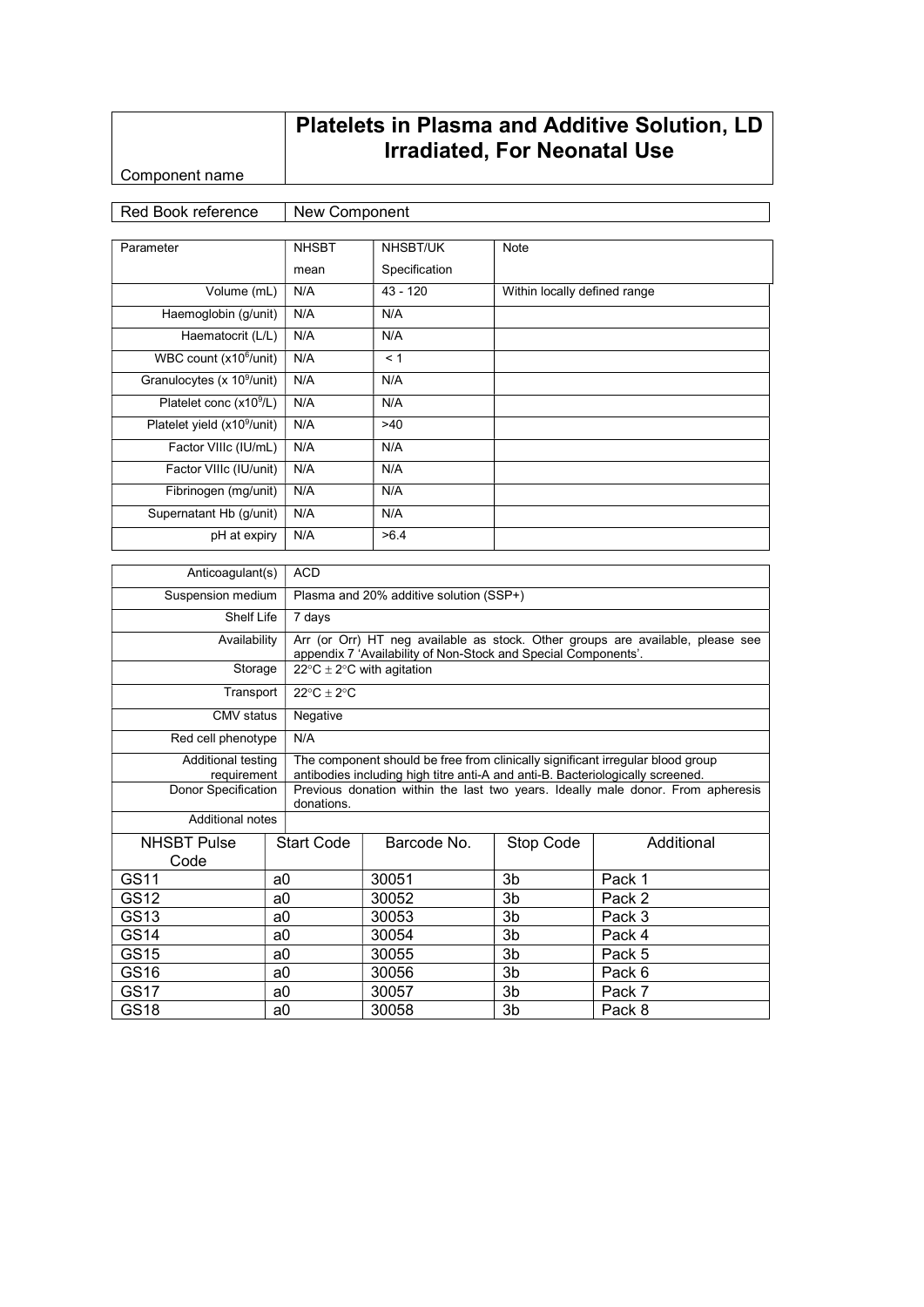| <b>Component description</b>                                                              | <b>NHSBT</b><br><b>Pulse</b><br>Code | <b>Start</b><br>Code | <b>Barcode</b><br>No. | <b>Stop</b><br>Code |  |
|-------------------------------------------------------------------------------------------|--------------------------------------|----------------------|-----------------------|---------------------|--|
| Platelets in Plasma and Additive Solution.<br>For neonatal use. Leucodepleted.<br>Pack 1. | 0S11                                 | a0                   | 30031                 | 3b                  |  |
| Platelets in Plasma and Additive Solution.<br>For neonatal use. Leucodepleted.<br>Pack 2. | 0S12                                 | a <sub>0</sub>       | 30032                 | 3b                  |  |
| Platelets in Plasma and Additive Solution.<br>For neonatal use. Leucodepleted.<br>Pack 3. | 0S13                                 | a <sub>0</sub>       | 30033                 | 3b                  |  |
| Platelets in Plasma and Additive Solution.<br>For neonatal use. Leucodepleted.<br>Pack 4. | 0S14                                 | a <sub>0</sub>       | 30034                 | 3b                  |  |
| Platelets in Plasma and Additive Solution.<br>For neonatal use. Leucodepleted.<br>Pack 5. | 0S15                                 | a <sub>0</sub>       | 30035                 | 3b                  |  |
| Platelets in Plasma and Additive Solution.<br>For neonatal use. Leucodepleted.<br>Pack 6. | 0S16                                 | a0                   | 30036                 | 3b                  |  |
| Platelets in Plasma and Additive Solution.<br>For neonatal use. Leucodepleted.<br>Pack 7. | 0S17                                 | a0                   | 30037                 | 3b                  |  |
| Platelets in Plasma and Additive Solution.<br>For neonatal use. Leucodepleted.<br>Pack 8. | 0S18                                 | a0                   | 30038                 | 3b                  |  |